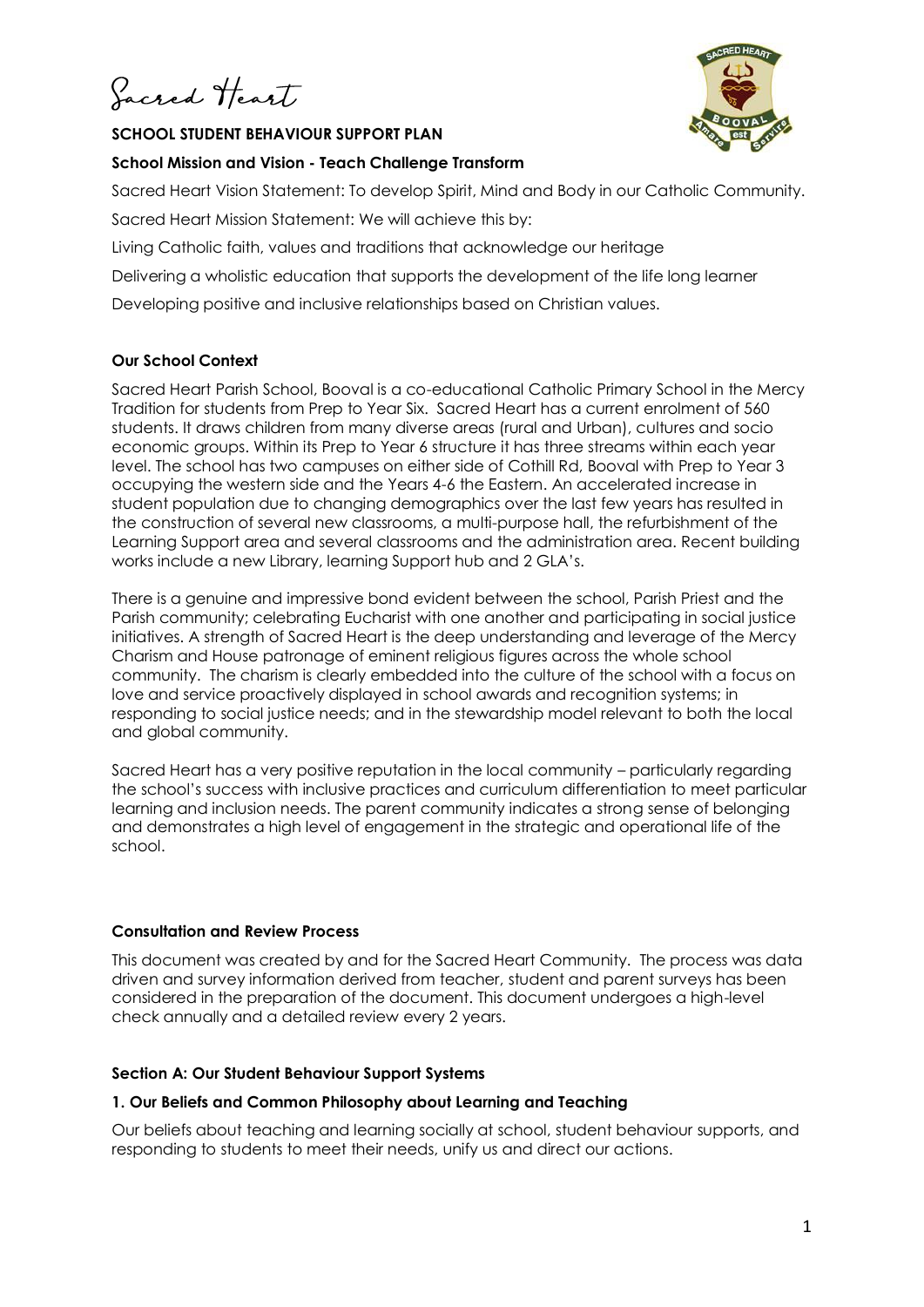Our beliefs about student behaviour, discipline and learning unify us and direct our action – the decisions we make, the practices we choose and how we interact with others. The following beliefs reflect current literature in positive behaviour supports.

- Schools play a vital role in promoting the intellectual, physical, social, emotional, moral and spiritual and aesthetic development and wellbeing of young Australians (Melbourne Declaration)
- Every day at school, students have the opportunities to learn and practice social skills and develop General Capabilities through the curriculum (ACARA)
- Behaviour is learned, therefore responsible behaviour can be taught.
- Student discipline is best achieved through instruction rather than punishment
- Student behaviour can be taught using the same strategies used to teach academics
- Misbehaviour presents the student with an opportunity to learn, the educator with an opportunity to teach
- For behaviour change to occur, we must use positive approaches that strengthen teacher-student relationships.
- Student discipline is a collaborative effort. In partnership with parents and carers, we are committed to each and every student's success.
- Efforts to support all students to become successful learners, confident and creative individuals and active and informed citizens require ongoing teaching, encouragement and correction.
- Students need and want high standards for their behaviour. Maintaining high expectations does not require "get tough" or punitive approaches.
- An integrated system of school wide, classroom support and individual student supports can play a central role improving behavioural outcomes and developing learning disposition for the students we serve as well as contribute to the sense of efficacy and job satisfaction of our staff.

Services for students with chronic or intense behaviours are more effective within the context of school-wide commitment to the social and academic development of all students

## **2. Our Systems Approach - Positive Behaviour for Learning (PB4L)**

## **What is Positive Behaviour for Learning?**

PB4L is a framework (Diagram 1) for schools that use a system approach to positive behaviour supports for all students. The aim of implementing the framework is to achieve increased academic and social progress and achievement for all students by using evidence-based practices. One of the focus areas is explicit teaching of behaviours that assists students to access learning – academically and socially - at all stages of development throughout their education.



Diagram 1: Adapted from *School-wide Positive Behaviour Support: implementers' blueprint and Self-Assessment,* by OSEP Centre On Positive Behavioural Interventions and Supports, 2004, Eugene OR: Lewis

**Theoretical and conceptual characteristics**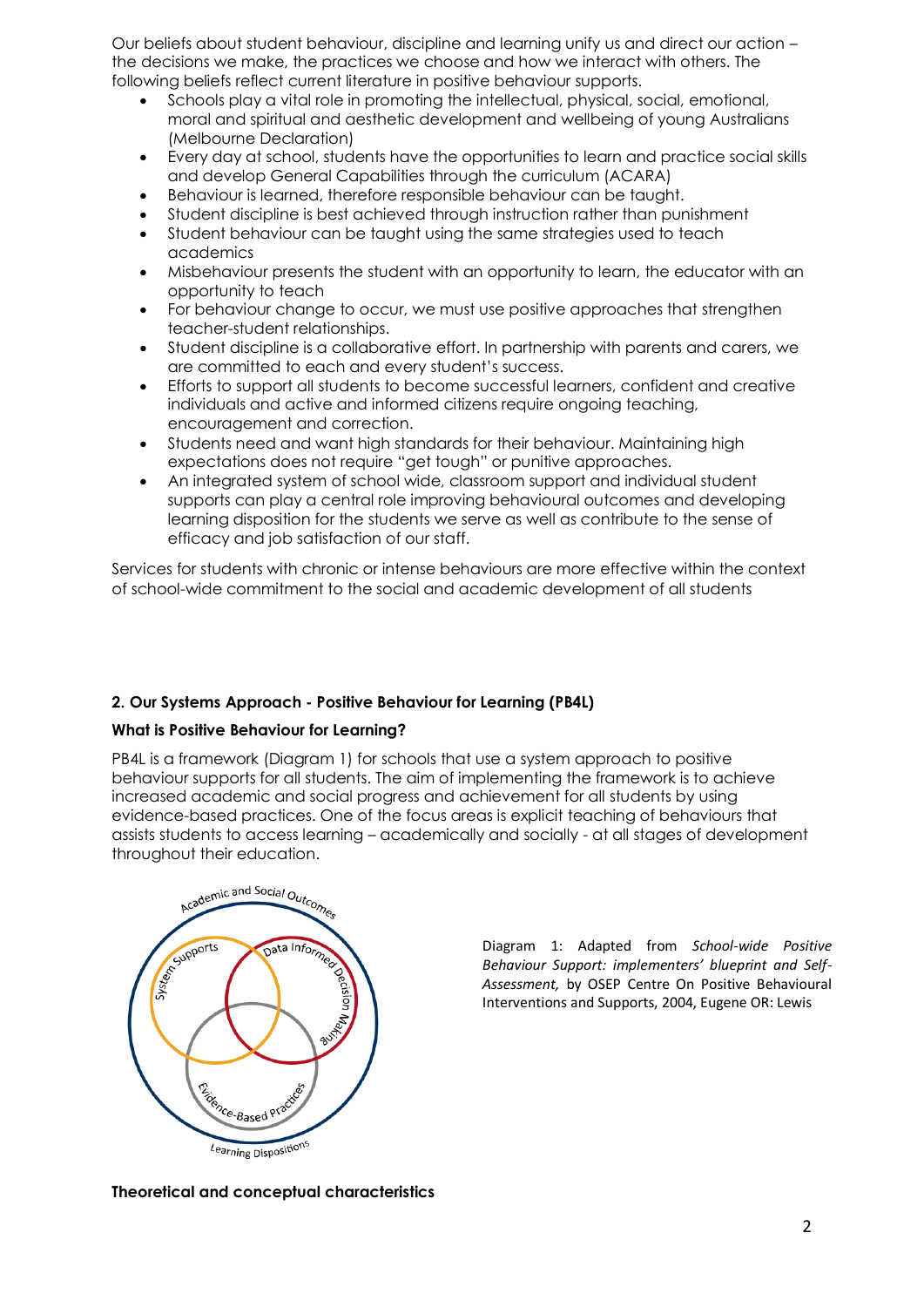PB4L is the redesign of learning environments, not students. The theoretical and conceptual understandings of PB4Learning are firmly linked to Behavioural Theory and Applied Behavioural Analysis (Carr et al., 2002). This perspective emphasises that observable behaviour is an important indicator of what individuals have learned and how they operate in their environment. Environmental factors are influential in determining whether a behaviour is likely to occur, and new and alternative pro-social behaviours can be taught (Sugai & Horner, 2002; Sugai et al., 2008)

# **Continuum of support and key features**

An important component of PB4L is the adoption of a continuum of behavioural supports (Diagram 2) that, like academic instruction, acknowledges that students will need differing levels of behavioural interventions and supports to be successful at school. Within the continuum there are three levels of support.

# *Tier 1 Universal Supports*:

This first level focuses on universal behavioural and academic supports for all students. Here the focus is on prevention of problem behaviours, providing explicit teaching of expected behaviours and creating positive learning environments across all settings in the school. Research has shown that approximately 80-85% of students will respond to proactive universal supports, display the desired appropriate behaviours and have few behaviour problems (Horner & Sugai, 2005; Lewis, Newcomer, Trussell & Ritcher, 2006).

# *Tier 2 Targeted Supports*:

This second level focuses on targeted supports for students who continue to display problem behaviour even with the universal supports in place. Using data analysis, students are identified early, before problem behaviours become intense or chronic, to receive targeted supports such as small group social skill instruction, academic supports, mentoring and/or self-management strategies (Sailor et al., 2013).

## *Tier 3 Personalised Supports*:

This third level focuses on personalised supports that are intensive and individualised. These students will require highly individualised behaviour support programs based on a comprehensive behavioural assessment, which at times, will include mental health professionals and family and community services.



By building a connected continuum, everyone in the school is aware of how each level of support is connected to the universal systems i.e. every targeted and individualised intervention uses the universal set of behavioural expectations to increase the likelihood of maintenance and generalisation to other contexts.

## **3. Student Behaviour Support Leadership & Professional Learning for School/College staff**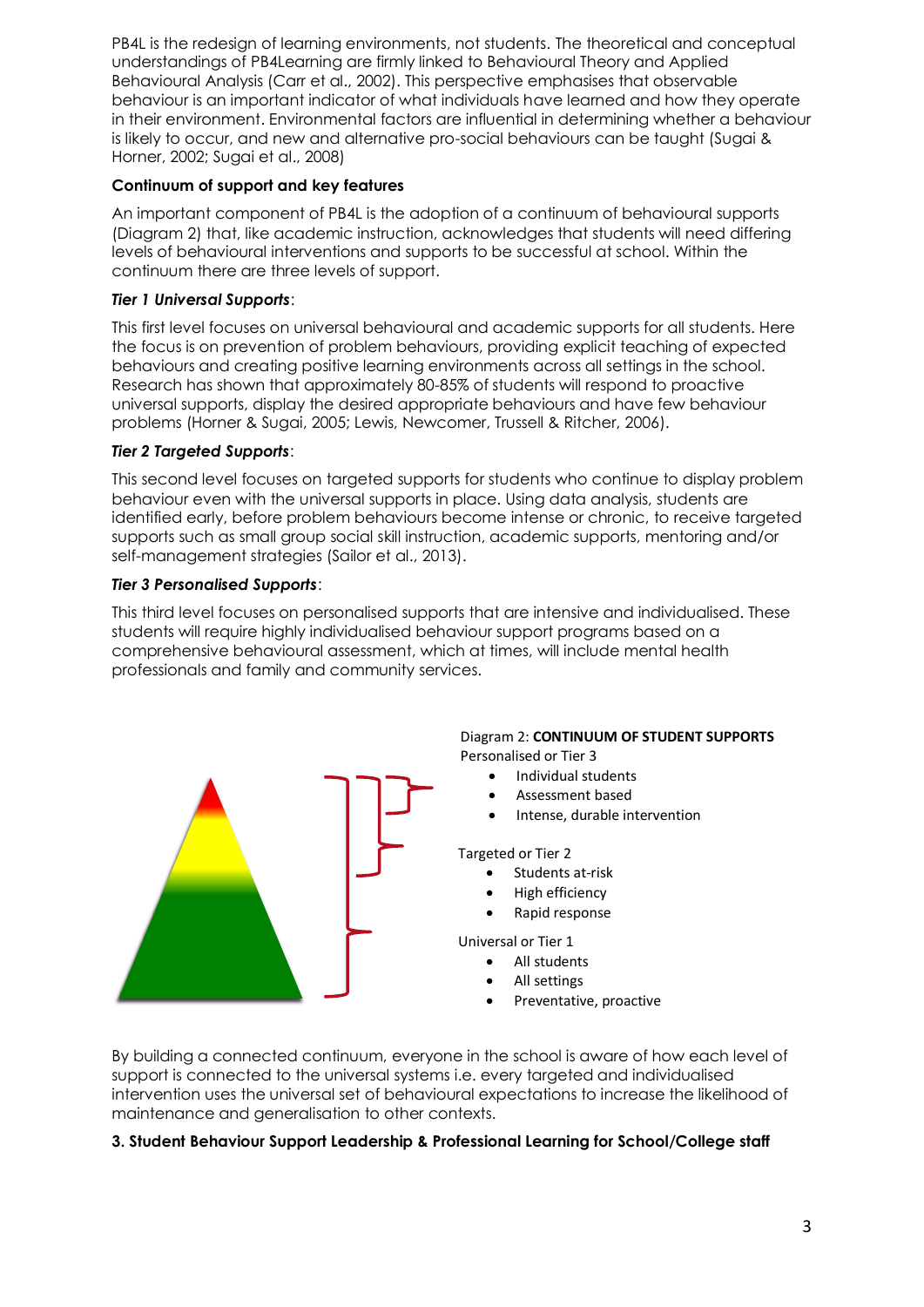### **Student Support Team**

- The student support team consists of the APA, STIE, Guidance Counsellor and the Primary Learning Leader and Principal when required
- This team meets weekly and has the following priorities:
	- o Discussing any student concerns. This may be observations of the team or via lodgement of 'Request for Support' (Engage) from teachers
	- o Raising any teacher concerns and discussing best ways to support teachers
	- o Addressing and revising tier 2 and 3 interventions
	- o Releasing teachers to discuss particular concerns with the team as well as with parents
	- o To monitor attendance data and plan for proactive interventions

#### **Section B: Our Student Behaviour Support Practices**

#### **1. Clarity: Our Expectations**

School-wide expectations encourage consistent communications and establish a common language of expectations for all staff and students and across all settings. Agreed upon student expectations promote the school's Catholic Identity and provide consistency across the staff and school community.

Our expectations are:

- Be Respectful
- Be Responsible
- Be Safe
- Be a Learner

Our school behaviour matrix is a visual tool that outlines the expectations of behaviours we expect all students and staff to learn, practice and demonstrate. They allow us to teach proactively and to provide students and parents with a positive message about behaviours for learning at school.

| The school has agreed upon expectations of behaviour.<br>Behaviour Matrix as per PB4L developed by the Sacred Heart community. |                                                                                                                                                                  |                                                                                                                                                                                 |                                                                                                                                                                                                            |                                                                                                                                                                                                        |                                                                                                                                                                    |  |
|--------------------------------------------------------------------------------------------------------------------------------|------------------------------------------------------------------------------------------------------------------------------------------------------------------|---------------------------------------------------------------------------------------------------------------------------------------------------------------------------------|------------------------------------------------------------------------------------------------------------------------------------------------------------------------------------------------------------|--------------------------------------------------------------------------------------------------------------------------------------------------------------------------------------------------------|--------------------------------------------------------------------------------------------------------------------------------------------------------------------|--|
| a LEARNER @ Sacred Heart<br>Be                                                                                                 |                                                                                                                                                                  |                                                                                                                                                                                 |                                                                                                                                                                                                            |                                                                                                                                                                                                        |                                                                                                                                                                    |  |
| <b>School Wide</b>                                                                                                             |                                                                                                                                                                  | <b>Transitions</b><br><b>Learning Spaces</b>                                                                                                                                    |                                                                                                                                                                                                            | <b>Playgrounds and</b><br><b>Toilets</b>                                                                                                                                                               | <b>Online and Usina ICT</b>                                                                                                                                        |  |
| <b>Be</b><br>Responsible                                                                                                       | Stand up for what<br>$\bullet$<br>you know is right<br><b>Take responsibility</b><br>$\bullet$<br>for your choices<br>and attitude<br>Follow adult<br>directions | Active listening<br>$\bullet$<br><b>Follow instructions</b><br>$\bullet$<br>Be organised for<br>$\bullet$<br>learning<br>Give your best<br>۰<br>effort                          | Be at school on<br>$\bullet$<br>time<br>Listen attentively at<br>the pick up area<br>Stav seated in the<br>٠<br>correct spot in the<br>pick up area<br>Have your<br>belongings in your<br>bag ready to go. | Take responsibility<br>$\bullet$<br>for your actions,<br>belongings and<br>equipment                                                                                                                   | Use equipment<br>$\bullet$<br>correctly, only use<br>equipment<br>assigned to you                                                                                  |  |
| <b>Be</b><br>Respectful                                                                                                        | Care for the<br>٠<br>environment<br>Wear the uniform<br>٠<br>with pride<br>Treat others how<br>you wish to be<br>treated                                         | Co-operate with,<br>$\bullet$<br>encourage and<br>include others<br>Raise your hand to<br>۰<br>speak<br>Speak respectfully<br>۰<br>Ask permission to<br>$\bullet$<br>use things | Wait your turn in<br>۰<br>line<br>Accept your place<br>in the line                                                                                                                                         | Put rubbish in the<br>ò<br>bin<br>Follow the rules of<br>$\bullet$<br>the game<br>Pick teams fairly<br>۰<br>Be a good sport<br>۰<br>Respect the<br>privacy of others                                   | Care for<br>$\bullet$<br>equipment                                                                                                                                 |  |
| <b>Be</b><br>Safe                                                                                                              | <b>Follow instructions</b><br>٠<br>aiven<br>Move and sit safely<br>٠<br>Be sun safe<br>۰<br>Be in the right<br>place at the right<br>time                        | <b>Move Safely</b><br>$\bullet$<br>Use equipment as it $\cdot$<br>$\bullet$<br>should be used<br>Safe hands and<br>۰<br>feet<br>Sit appropriately<br>$\bullet$                  | Walk on the left<br>Move carefully and<br>quietly<br>Cross road safely<br>Safe hands and<br>feet                                                                                                           | Play in the correct<br>$\bullet$<br>areas<br>Use playground<br>$\bullet$<br>equipment<br>correctly<br>Hands and feet to<br>۰<br>vourself<br>Wear a hat<br>۰<br>Use soap and<br>۵<br>water or sanitiser | Know the person<br>$\bullet$<br>vou are<br>communicating<br>with<br>Keep your details<br>$\bullet$<br>private<br>Carry and store<br>$\bullet$<br>technology safely |  |

#### Sacred Heart Behaviour Matrix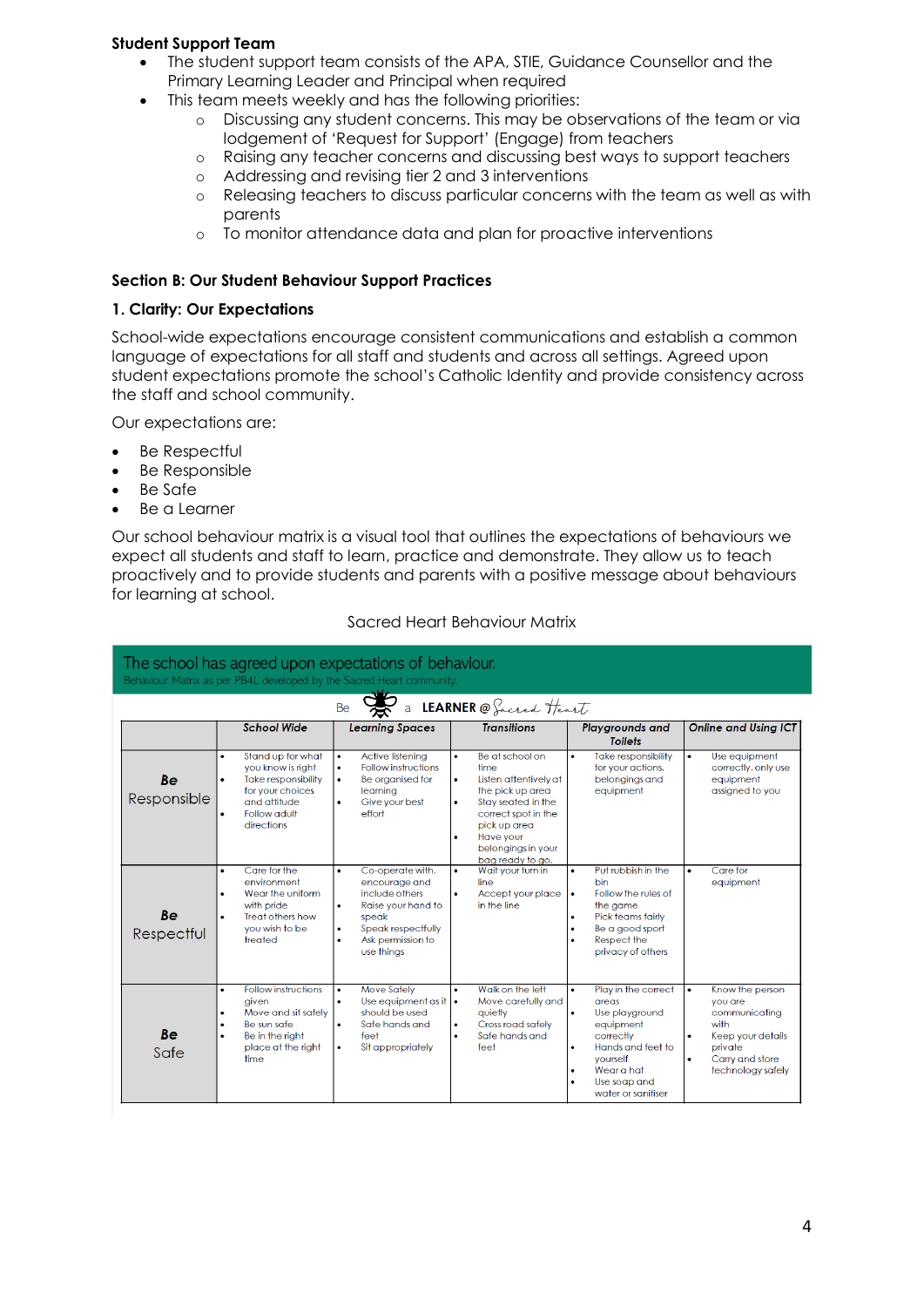In addition to our school expectations, our affective curriculum is informed by the General Capabilities in the Australian Curriculum. The General Capabilities encompass the knowledge, skills, behaviours, and dispositions that, together with curriculum content in each learning area and the cross-curriculum priorities, will assist students to live and work successfully in the twenty-first century.

The Personal and Social Capability is one of the seven General Capabilities that outlines student developmental stages of self-awareness, self-management, social awareness and social management. The behavioural and social emotional skills in this capability are to be taught through the learning areas of the approved curriculum. [www.acara.edu.au](http://www.acara.edu.au/)

# **2. Focus: Teaching Expected behaviour**

Effective instruction requires more than providing the rule – it requires instruction, practice, feedback, re-teaching and encouragement (Sprague & Golly, 2005). Instruction takes place each day, throughout the day, all year long. With our students we have found strong positive results when staff:

- *Remind =* Regularly remind students of behaviours, procedures and routines
- *Supervise =* Monitor student performance or compliance in all settings
- *Feedback =* Provide feedback, non-contingent and contingent

In addition, direct teaching may be done using some or a combination of the following:

- Beginning of school year orientation day
- Pastoral care period, timetabled for 2 hours across any given week
- Time built into the first weeks of schools and increased later in the year
- New student orientation when needed

### **Social and Emotional Well-Being**

Social and Emotional Wellbeing (SEL) is an essential part of human health and happiness. Promoting positive social and emotional development and wellbeing in students may impact on their behaviour, learning and health outcomes. Through our SEL programs at Sacred Heart, it is our aim to create a safe and supportive environment that promotes wellbeing and personal development as well as best learning. We provide the means to help students develop effective social and emotional skills and manage their own behaviour. A major component of SEL at Sacred Heart is the 'You Can Do It' program, delivering the '5 Keys to Success' to students: Getting Along, Resilience, Confidence, Persistence and Organisation.

## **Allocated Pastoral Care Lessons**

Each class timetables 1 hour across the week to a dedicated Pastoral Care timeslot. During this time, students are exposed to the teaching of school expectations and routines as well as a structures social and emotional well-being program.

- Content taught during this time includes:
- School expectations, routines, transitions
- You Can Do It Social and Emotional Learning program 5 Keys to Success:
	- o Getting Along
	- o Resilience
	- o Confidence
	- o Persistence
	- o Organisation

In addition to our school expectations, our affective curriculum is informed by the General Capabilities in the Australian Curriculum. The General Capabilities encompass the knowledge, skills, behaviours, and dispositions that, together with curriculum content in each learning area and the cross-curriculum priorities, will assist students to live and work successfully in the twenty-first century.

The Personal and Social Capability is one of the seven General Capabilities that outlines student developmental stages of self-awareness, self-management, social awareness and social management. The behavioural and social emotional skills in this capability are to be taught through the learning areas of the approved curriculum. [www.acara.edu.au](http://www.acara.edu.au/)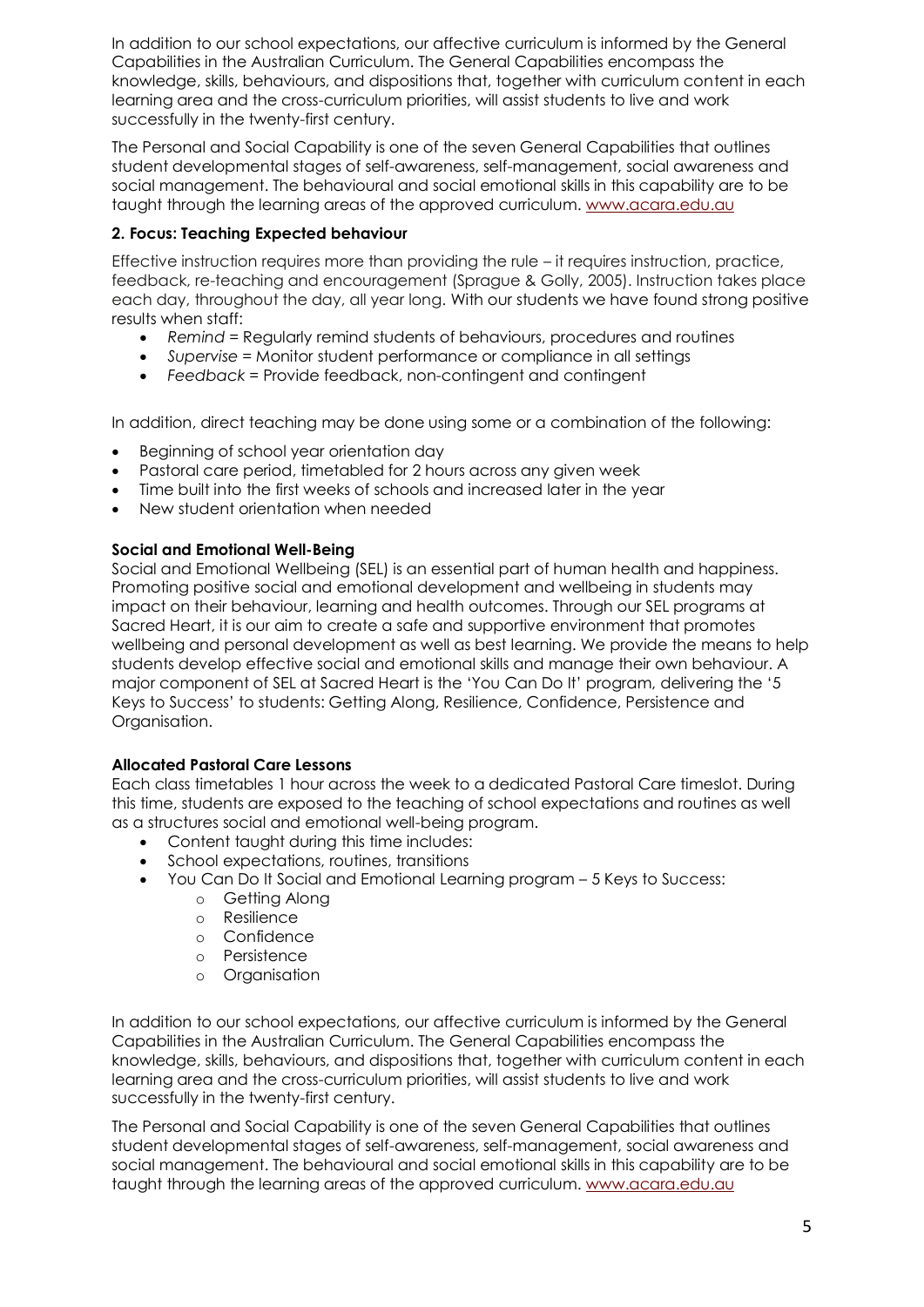# **3. Feedback: Encouraging Productive Behaviours for learning**

Tier 1 Universal Supports:

Feedback should cause thinking (Dylan William, 2011). In education, we use the term "feedback" for any information given to students about their current achievements (William, 2011 p.122). Feedback to students provides them with the way to move their learning forward and make progress in their learning.

Our school encourages and motivates students, both as they are learning the expected behaviours and then to maintain those skills and dispositions as students become more fluent with their use. Specifically, our school encouragement system utilises effective, specific positive feedback, adult attention (contingent and non-contingent) and a tangible reinforcement system.

The encouragement strategies in place for school and classroom include:

| School practices that         | Classroom practices that       |
|-------------------------------|--------------------------------|
| encourage expected behaviours | encourage expected behaviours  |
| Student of The Week Awards    | Class encouragers              |
| Sacred Heart Awards (Monthly) | Points system for class reward |

Tier 2 Targeted Supports:

Targeted evidence-based interventions play a key role in supporting students at risk of academic and social problems and may prevent the need for more intensive interventions (Sailor et.al., 2009). These students consistently have trouble with low level but disruptive behaviours that interfere with instruction and hinder student learning. Targeted inventions should be timely and responsive and use similar strategies and social curriculum across a group of students.

Students are identified proactively, using academic, behaviour and attendance data accompanied by teacher nomination or through a screening process. Our targeted supports have systems in place to monitor student progress, make modifications, and gradually decrease support as student behaviour and engagement improves.

The evidence-based targeted supports currently available for students in the school include:

- The Behaviour Education Program (Check in- Check out) (Crone, Horner & Hawken, 2004). This evidence-based Tier 2 support builds on the school-wide expectations by providing students with frequent feedback and reinforcement from their teacher/s, a respected facilitator, and the student's parents for demonstrating appropriate behaviour and academic engagement. The goal is to move the student to self-management.
- Social Skills Clubs/Groups. This type of intervention involves directly teaching social skills to enhance a student's ability to interact with peers and adults. Whilst social skill instruction may be part of the work done in universal supports this type of targeted support occurs in smaller groups with students who require additional practice and feedback on their behaviour. A teacher or guidance counsellor facilitates this type of group.

## Tier 3 Personalised Supports:

Successful outcomes for students whose behaviour has not responded to Universal or Targeted supports are dependent on our ability to intervene as early as possible with appropriate evidence–based interventions. A function-based approach is an essential feature of PB4L.

Personalised supports currently on offer at the school include:

- Functional Behavioural Assessment and designing an Individual Behaviour Support Plan
- Pro-active, Collaborative Problem-Solving process (Dr Ross Greene)
- Guidance Counsellor support services
- Student Support Team case management planning and implementation of individualised support plans and monitoring data
- Partnerships with outside support agencies and specialists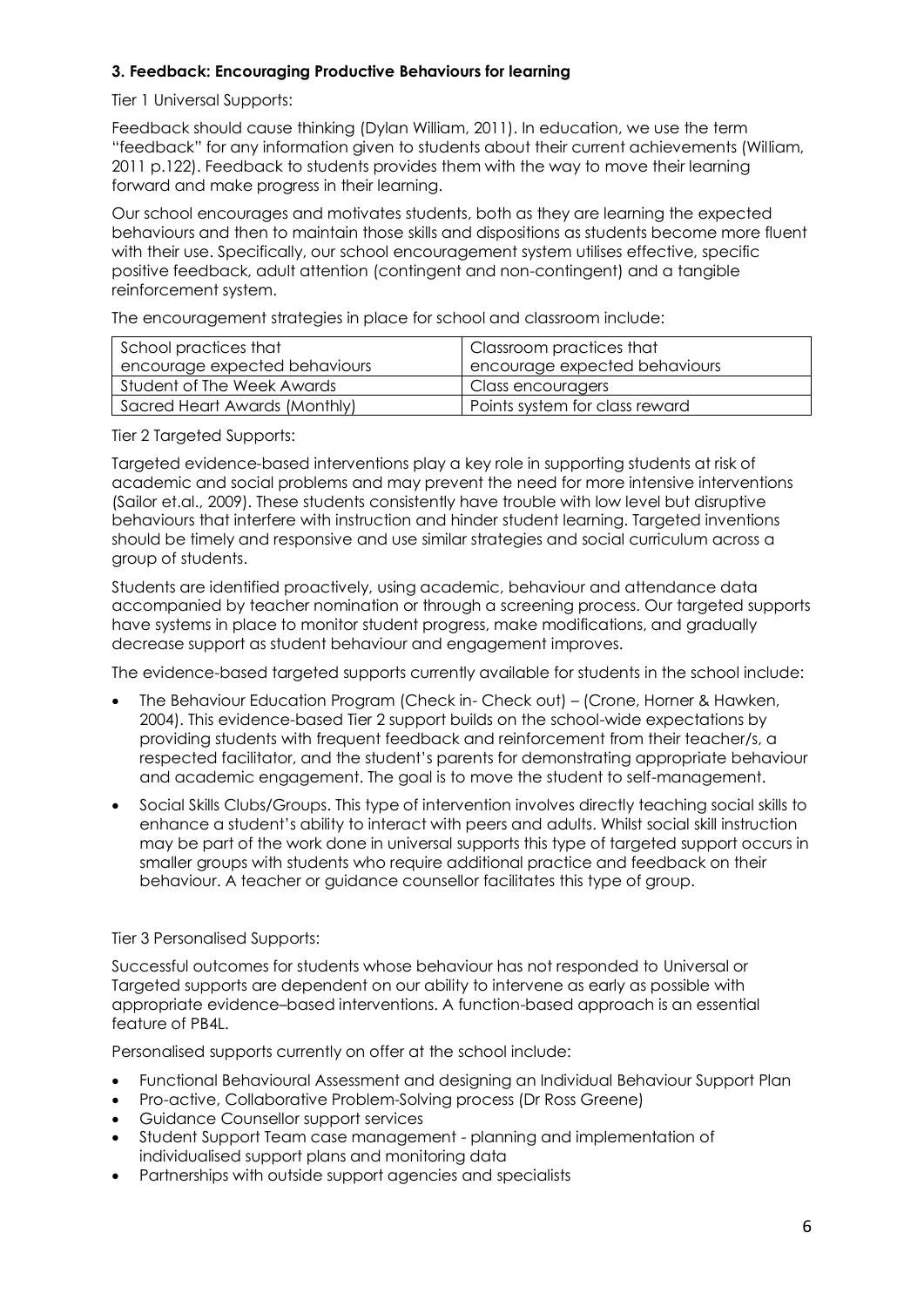# **4. Feedforward: Responding to Unproductive Behaviours**

Even with our positive approach to teaching and supporting expected behaviours for learning, unproductive student behaviour will still occur. For some students, they do not know how to perform the expected behaviour, or don't know it well enough to routinely use it at the appropriate times. For some students, the maladaptive behaviours they are using appear to meet their needs. When responding to unproductive behaviours, all staff take a positive, supportive approach that builds, maintains, and sustains relationships with students.

To feedforward when responding to unproductive student behaviours, we have a system in place that enables staff to respond to minor unproductive behaviours efficiently and effectively, to chronic persistent minor behaviours and to major unproductive behaviours that hinder learning. In this continuum, thinking begins with clarity between minor behaviours (that can and should be managed by teachers, within the context of the classroom and non-classroom settings) and major behaviours (that are best managed in a more private setting with the class teacher and leadership in partnership). The definitions of teacher managed behaviours (Minor) and teacher plus leadership managed behaviours (Major) have been included in Appendix A.

Although the teacher is the key problem solver when responding to minor behaviours, they collaborate, and share creative strategies, with colleagues. Teachers respond to minor behaviours using best practices that include reminders of expectations, re-directing to learning and re-teaching behaviours. Appendix B includes a summary of practices that may be utilised.

The positive, support strategies currently in place for responding to unproductive behaviours at our school can be classified under the three evidence-based approaches recommended in BCE SBS policy and procedures, and include:

| <b>De-escalation</b>          | Problem-solving              | <b>Restorative</b>          |
|-------------------------------|------------------------------|-----------------------------|
| Supervised calm time in a     | Teacher-student              | Student apology             |
| safe space in the classroom   | conversation                 | Student contributes back to |
| Supervised calm time in a     | Work it out together plan -  | the class or school         |
| safe space outside of the     | teacher and student          | community                   |
| classroom                     | $Teacher - student - parent$ | Restorative conversation    |
| Set limits                    | meeting                      | Restorative conference      |
| Individual crisis support and | Teacher $-$ student $-$      |                             |
| management plan               | leadership conversation      |                             |

In addition, de-escalation crisis prevention and support strategies will be managed as per the chart below. Every teacher at Sacred Heart has received professional development in the many preventative and restorative strategies outlined in each phase of response.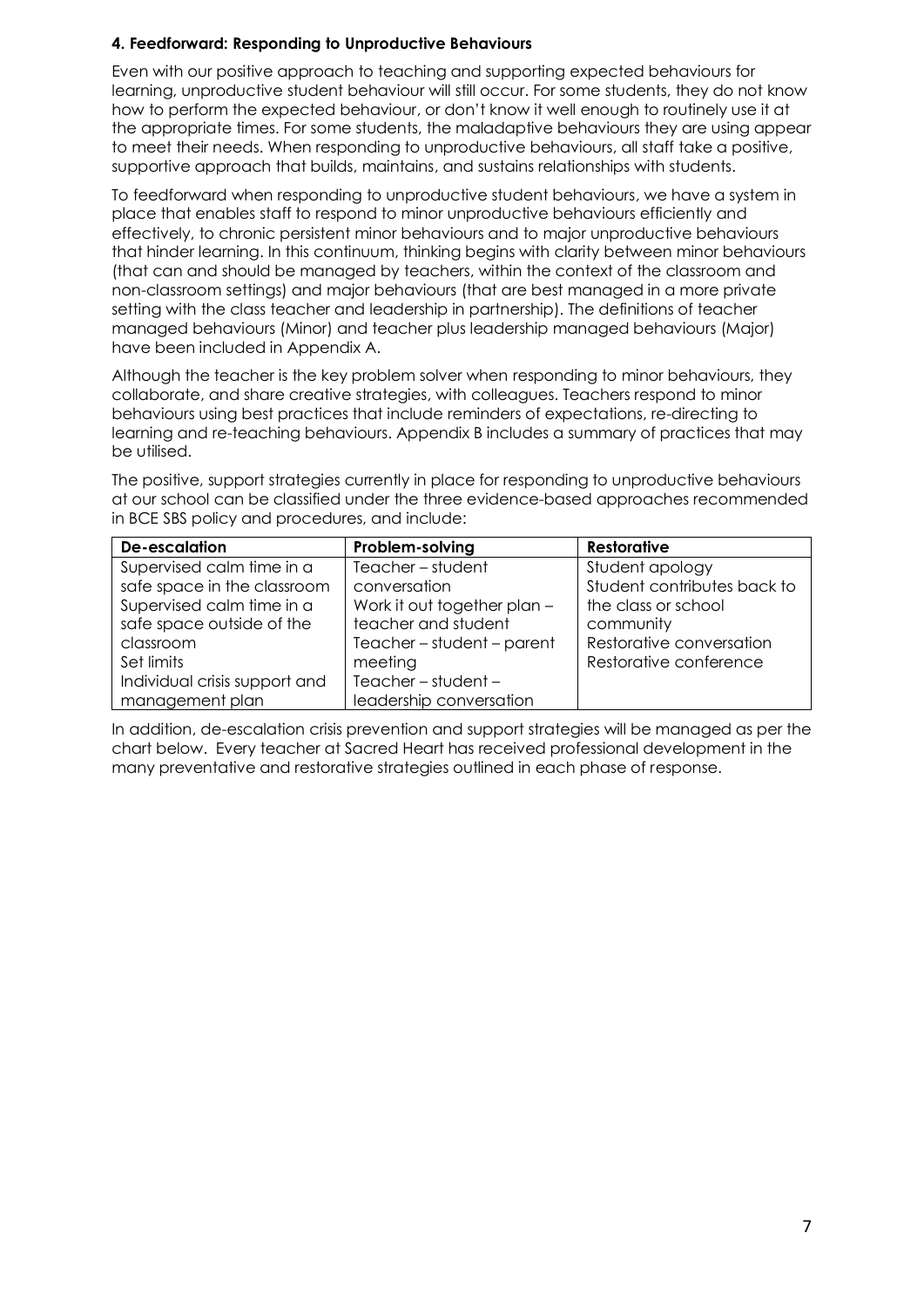

## **5. BCE Formal Sanctions**

In cases of ongoing challenging behaviours (where the above strategies have been found to be ineffective) or in response to serious incidents, formal sanctions endorsed by Brisbane Catholic Education may be applied. These apply across the year levels P – 12 and include:

### • **Detention**

Detention is any period where a student is required to remain at school, in a particular location or in an activity, in 'non-class' time, such as recess, lunchtime, after school or nonschool days. When used, detention needs to be an appropriate response to the behaviour and appropriate to the age, development and specific needs of the student. Forms of detention could include exclusion from playground for a short time to reflect on their behaviour. All detentions, including 'non-class' time at lunch and play time, will be recorded in Engage (Student Behaviour Support System).

#### • **Suspension**

Suspension is imposed as a disciplinary measure, and in some cases is implemented to ensure the safety of other students and staff. The purpose of suspension is to signal that the student's present behaviour is not acceptable. Suspension is defined as the temporary, full-time or part-time withdrawal of a student's right to attend school and/or school related functions for a defined period of time. Suspension is only one strategy for managing inappropriate behaviour and is most effective when it highlights the parents/caregivers responsibility for taking an effective role, in partnership with the school, to support and modify the behaviour of a student.

The school and parents/caregivers should work together, with the aim of assisting a suspended student to re-join the school community as quickly as possible. In some circumstances, the Principal may determine that a student should be suspended immediately. This will usually be due to reasons such as the safety of students or staff because of violence, threats of violence, or the presence of weapons.

The Principal will inform the student and parents/caregivers of the grounds on which the decision to suspend has been made. The student and parents/caregivers will then be given the opportunity to respond. The conditions relating to the suspension can be discussed with the parents/caregivers, and their responses may be taken into consideration.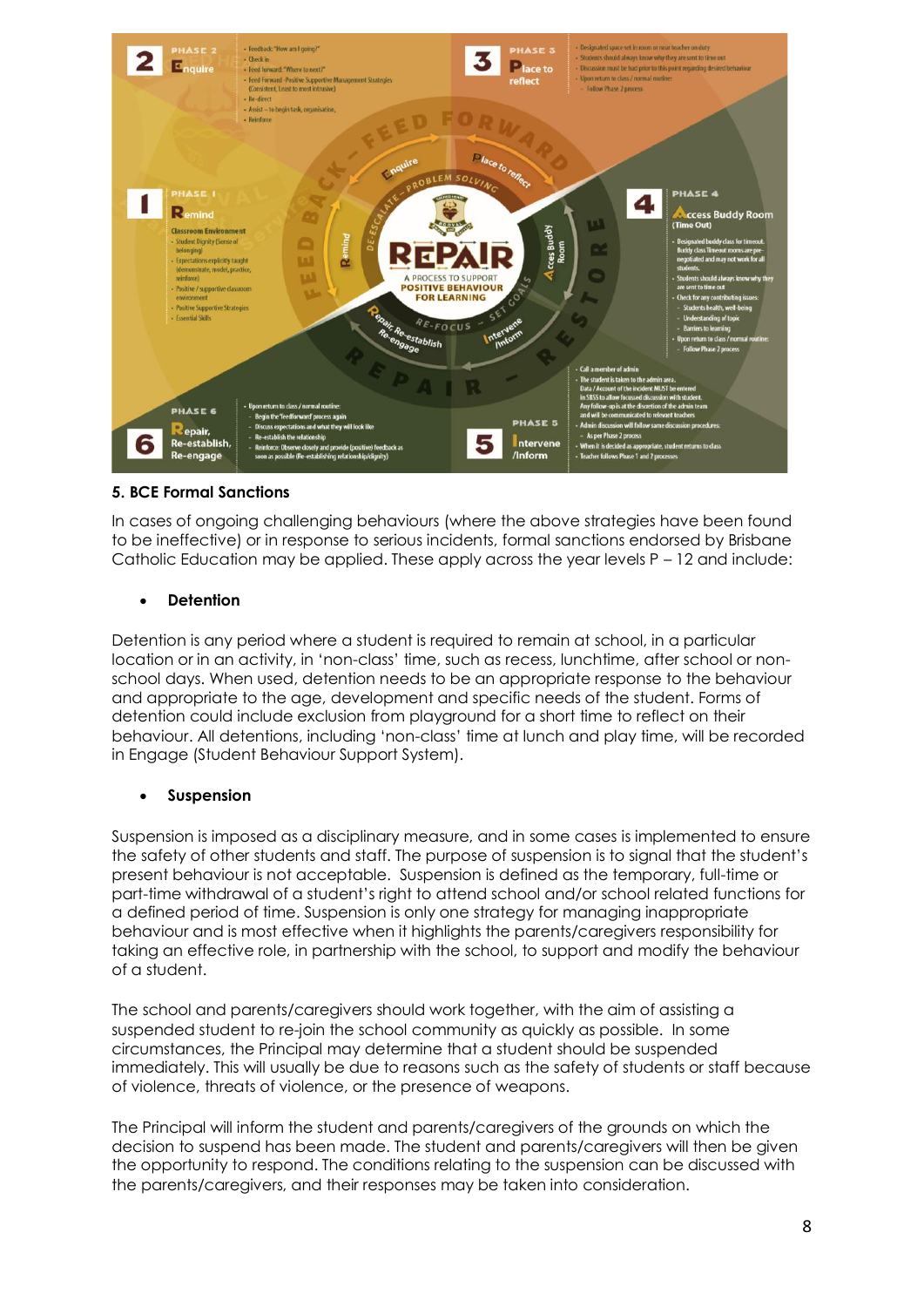# • **Negotiated change of school**

In some circumstances, a change of school to another Catholic school, to a school in another sector, or to an alternative educational setting, may be agreed to be the most appropriate means to responsibly support a student's wellbeing and/or learning needs. Such a change, known as a negotiated change of school, offers the student an opportunity for personal growth and for a fresh start in an environment more suited to the student's needs and circumstances. Negotiated change of school for a student may also be an appropriate method to protect the wellbeing of a school community (for example, when a student's continuing presence poses a danger to that community's safety).

# • **Exclusion**

Exclusion is the full-time withdrawal of a student's right to attend a particular school and school related functions, on the authority of the Executive Director. Exclusion from one school does not prohibit the enrolment of the student in another Brisbane Catholic Education school, unless the student has been specifically prohibited by the Executive Director from attending all Brisbane Catholic Education schools.

In extreme circumstances, a Principal may, in consultation with the Senior Leader: Progress and Performance, make a submission to BCE's Head School Progress and Performance, recommending the exclusion of a student from a Brisbane Catholic Education school. The Head School Progress and Performance, will, in turn, forward this submission with his/her own recommendation to the Executive Director for decision.

## Process for Appeals:

# Process for Appeals

The following processes of appeal can be used by parents/caregivers, or students living independently, who consider that either correct procedures have not been followed, or that an unreasonable decision has been made:

| In relation to:                                                                           | Who to contact:                                                                                                                                                      |
|-------------------------------------------------------------------------------------------|----------------------------------------------------------------------------------------------------------------------------------------------------------------------|
| A decision to suspend a student for less than<br>three (3) days from school               | The Principal                                                                                                                                                        |
| A decision to suspend a student for more than<br>three (3) days from school               | Senior Leader Progress and Performance<br><b>Brisbane Catholic Education Office</b><br>2A Burke Street, Woolloongabba<br>Brisbane, QLD 4102<br>Phone: (07) 3033 7000 |
| A recommendation to exclude a student from a<br><b>Brisbane Catholic Education school</b> | The Executive Director<br><b>Brisbane Catholic Education Office</b><br>2A Burke Street, Woolloongabba<br>Brisbane, QLD 4102<br>Phone: (07) 3033 7000                 |

Note: The fact that an appeal has been lodged does not suspend the operation of the suspension or

exclusion.

# **6. Bullying and Cyberbullying – information, prevention, and school/college responses Definition**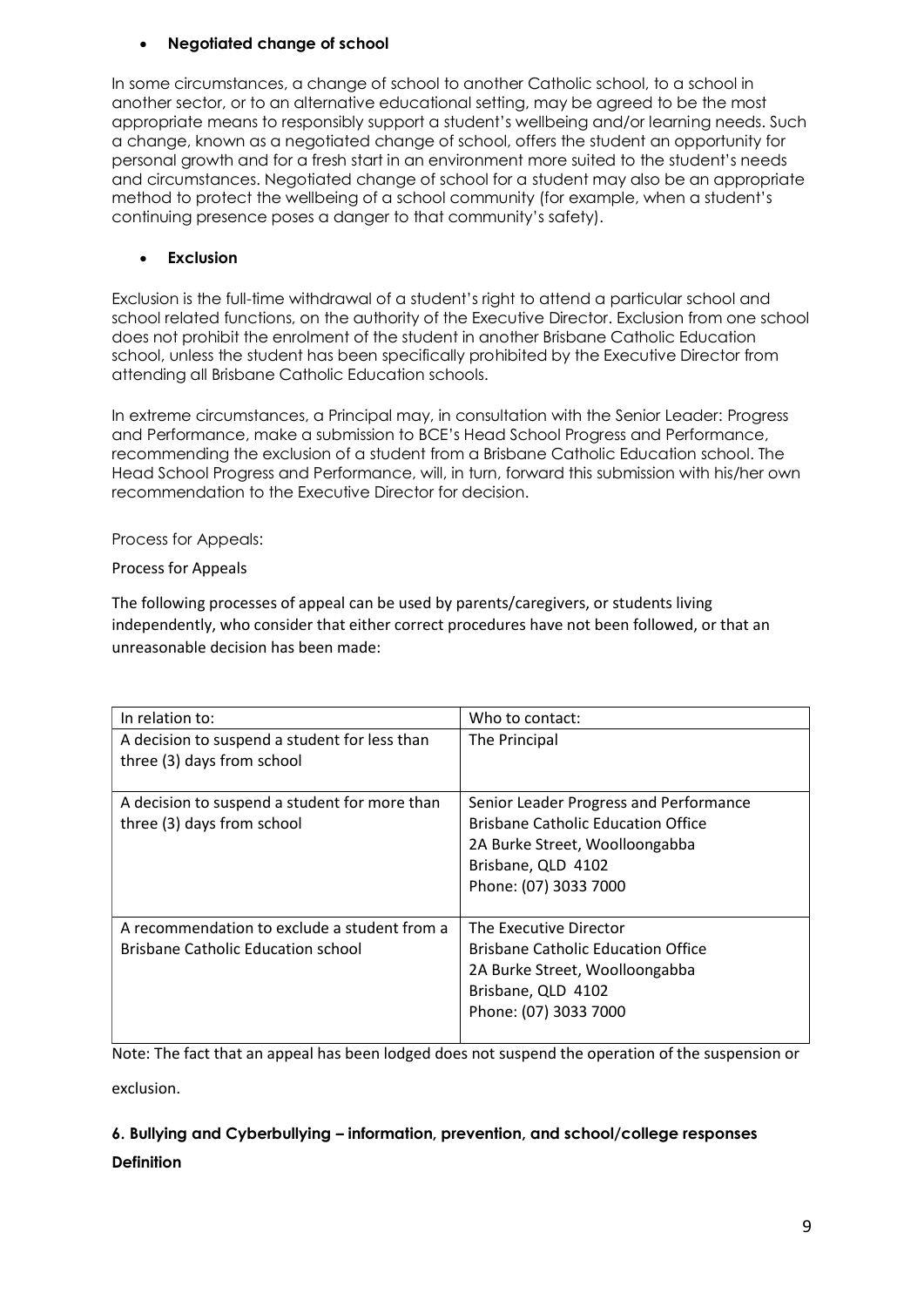Bullying can be defined as the wilful, conscious desire to hurt, threaten or frighten someone else. This can be done physically, verbally or through the use of body language, extortion or exclusion (including the internet). All bullying is aggression, although not all aggression is necessarily bullying. Any behaviour which is the illegitimate use of power in order to hurt others is bullying behaviour

# **What is Bullying?**

- Bullying is when a child, or a group of children, **deliberately** and **repeatedly** upset or hurt another child. The person/people doing the bullying will have some form of **power** over the target
- Bullying is not one-off incidents of name calling or physical abuse. It is only bullying when it is repeated, deliberate and there is an imbalance of power involved
- Bullying can happen anywhere and can involve both staff and students. It can happen at school, in the community and online

# **Beliefs about Bullying at Sacred Heart**

- The students, staff, parents and community members recognize that bullying may occur at this school and is not condoned
- To enable bullying to be minimised and hopefully eliminated, we must all endeavour to bring bullying out into the open. It must be reported and dealt with
- The school policy on bullying includes a proactive approach. Crisis management will not lead to the minimisation or control of bullying

# **Staff Procedures**

- Problem reported / Identified. Class teacher to begin gathering information and notes. Speak with all relevant parties and witnesses
- Listen to students who claim to be the victim of bullying
- Be watchful for the more cunning forms of bullying i.e. unfavourable use of body language and exclusion of students from groups
- Inform the principal or assistant principals if they believe a particular student is being subjected to continual harassment
- Provide practical instruction in assertiveness, self-esteem building and problem solving
- File detailed notes and when sufficient, initiate conversation with involved students. when appropriate, refer information to APA
- APA to meet with students involved:
	- o To explain very clearly to the student that their choices present as bullying behaviours. Discuss possible choices and plans for improvement as well as consequences for no change. If there are any further incidents then it will be treated formally as bullying
	- o Matters relating to suspension/exclusion will be at the discretion of the Leadership team
- Once a pattern of bullying has been established, staff will initiate a Tier 2 response, initially for (4 weeks) as a learning journey to improve poor choice patterns. Any consequences will be written into this response
- Upon the completion of the initial 4week response intervention, the student will be reinterviewed by the APA. Successful completion will mean the student regains normal access to school-life. If unsuccessful, the behaviour team, APA and class teacher will make a decision to revise a new response plan and consequences

## **Student Procedures**

- Be encouraged to be assertive if bullied.
	- These examples illustrate assertiveness:
		- o Walk tall and straight in a confident way, rather than hunched over, looking scared or uncertain
		- o Practise looking in a mirror and saying in a loud voice, "No" or "Leave me alone" or "I do not like what you are saying or doing". Look the bully straight in the eye. Don't cower. A firm rebuff often deters a bully looking for signs of weakness
		- o Walk away from bullying quickly and confidently. Don't fight to keep possession of anything e.g. marbles, toys, sporting equipment
		- o Be encouraged to speak out if bullied. Tell teachers, administrators, fellow students and parents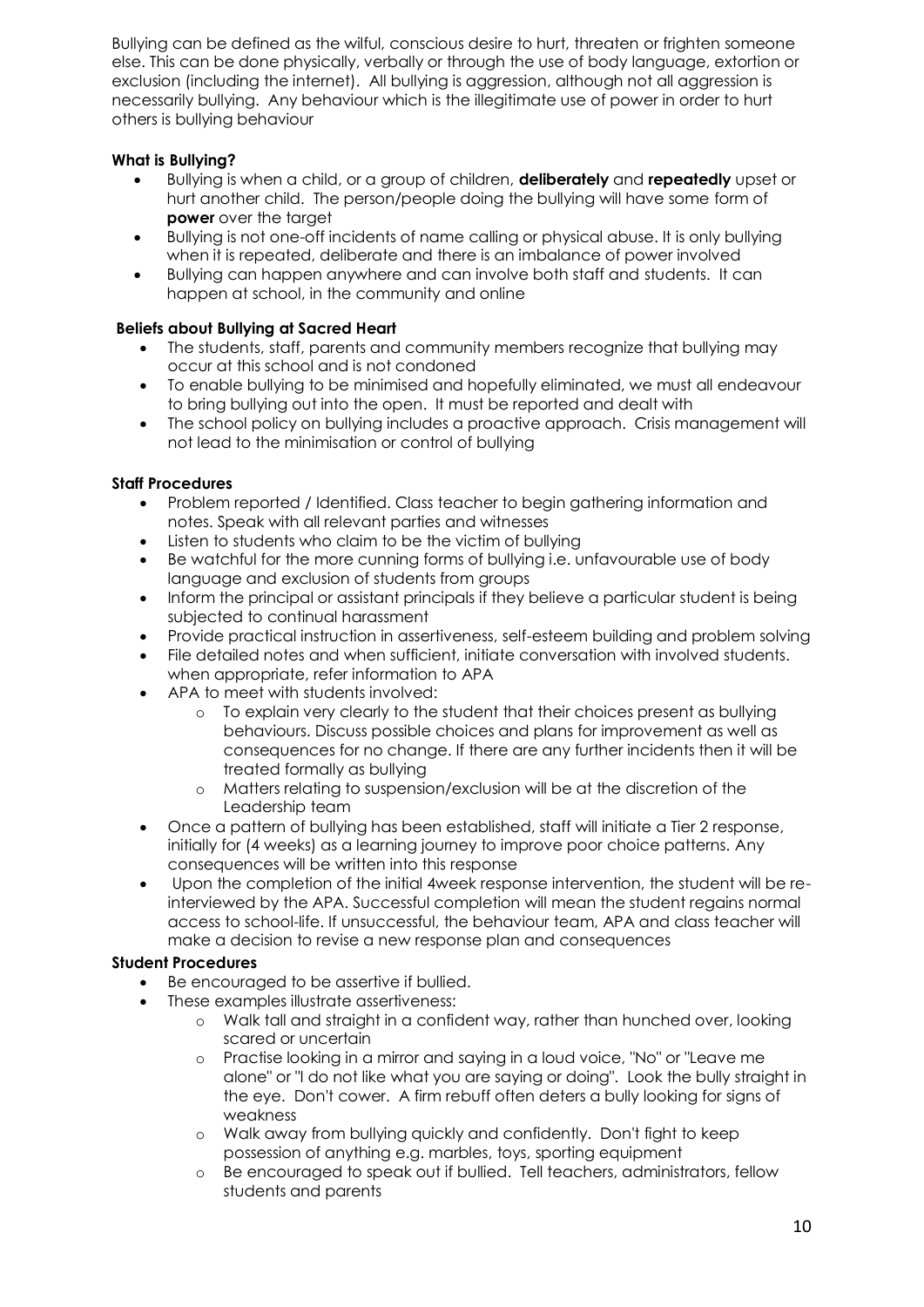- o Understand that bullying is not permitted at this school and will be dealt with as part of the school's Positive Behaviour Support Policy
- o Report instances of classmates or friends being bullied to teachers, administrators or parents
- o Bystander behaviour is known to promote and encourage bullying. At Sacred Heart, it is expected that bystanders report incidents of bullying. Going along with bullying is accepting it

# **Administration Procedures**

- Encourage students, teachers and parents to approach bullying in a proactive manner
- Check behaviour management records re previous incidents
- Contact the parents of victims who are the subject of continued bullying
- Contact the parents of bullies who are making a habit of the practice
- Cooperate with teachers and parents who believe they have a bullying problem with their children or students

## **Parent Procedures**

- Watch out for signs which might suggest that their children are being bullied i.e.
	- o Sudden reluctance to go to school
	- o Playing truant
	- o Taking a longer route home from school
	- o Falling behind in class
	- o Nightmares, bed-wetting, crying themselves to sleep
	- o Money or toys going missing at home
- Encourage their children to be assertive
- Encourage their children to speak out if they are bullied
- Contact the school if there is a belief that a child is being bullied. Speak out
- Be willing to co-operate with school personnel if their child has been caught bullying

If instances of bullying continue, the Principal / Assistant Principal will contact the parents of the student to attend a meeting at which the instances will be discussed and an appropriate course of action will be taken according to the individual and the situation. These options could include:-

- Full or partial withdrawal from play
- Supervised play in a particular play area
- Family involvement through a parenting program
- Counselling by the school Guidance Officer
- Participation in a social skill-building program

Generally, consistent bullying will result in a 'speeding up' of the consequence process.

### **In all cases, parents and teachers must listen to the victim. Reassure them. Do not make them feel inadequate or foolish. Offer concrete help, advice and support.**

- If parents or teachers believe that a particular victim needs extra support, the following options could be tried:
	- o Family involvement through a parenting program
	- o Counselling by the school Guidance Officer
	- o Participation in a social skill-building program concentrating on assertiveness training

# **Bystander Behaviour**

Bullying is a difficult problem that only gets worse when it is ignored. Research has demonstrated that bystanders play a significant role in reducing bullying. Students should be educated on the impact of 'Bystander Behaviour' in the contributions to bullying.

- Bystanders are present most of the time (85%), where adults are rarely present
- Most young people feel uncomfortable but very few know what to do to stop it happening
- Bullying behaviour is reinforced where people watch but do nothing
- When bystanders do intervene, the bullying is more likely to stop quickly most of the time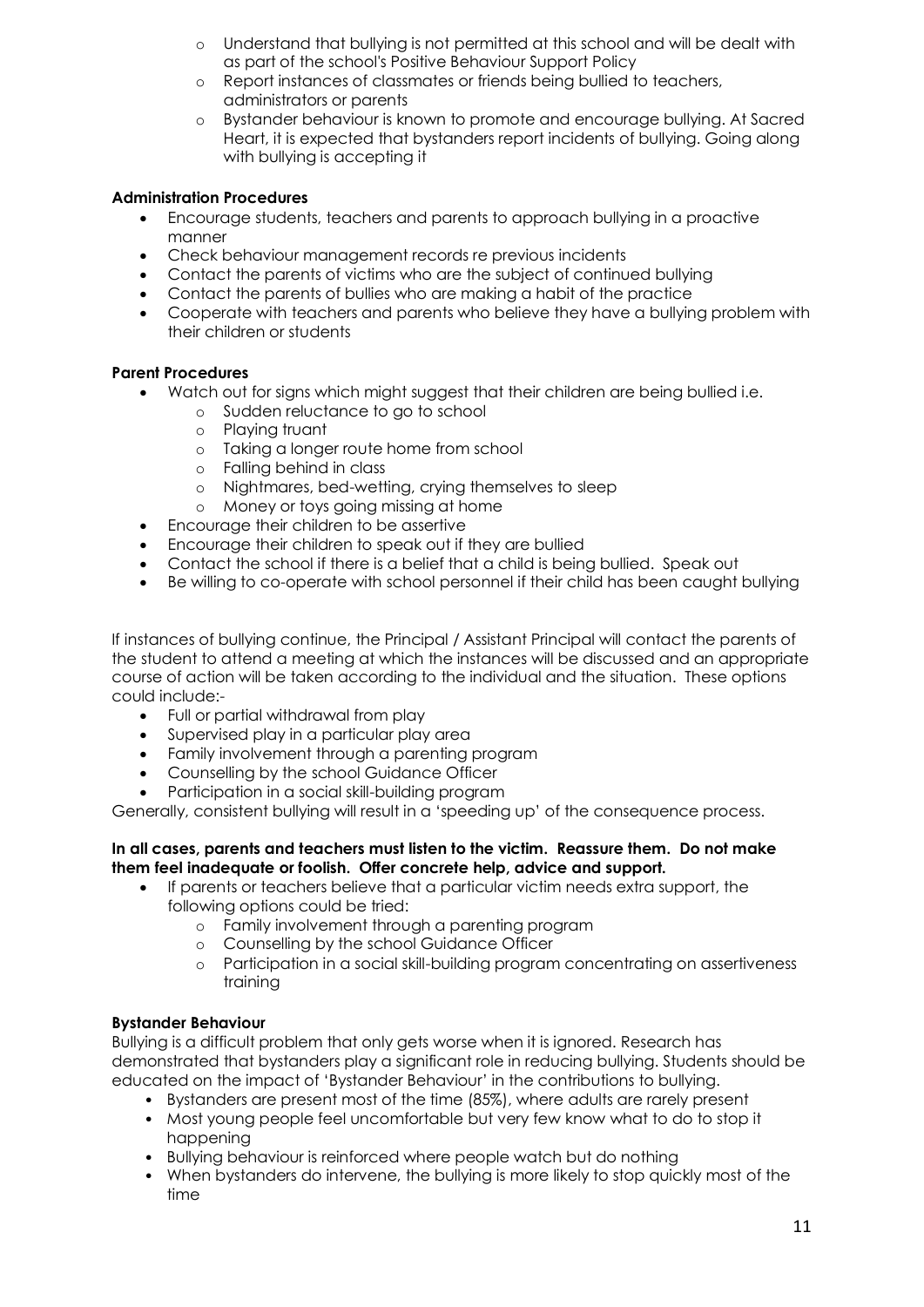It's up to everyone to create a safe school environment and all can be part of the solution. Motivating bystanders to act is now being promoted as a major positive response. Although bystanders sometimes speak out to stop bullying, the most common response is to ignore, avoid or minimise what is going on. Bystander beliefs may include:

- Not being involved means they are not doing any harm
- Assume someone else will help
- It's not their business
- They cannot stop the bully's behaviour
- They may make things worse
- Feel embarrassed or reluctant to speak up
- Afraid of becoming a target of bullying or being labelled 'dobber'
- The person deserves it
- The behaviour is normal (eg- boys will be boys)
- The person being bullied deserves it

"Doing nothing does have a real impact on events and can be very harmful"

Student Responsibilities for Positive Bystander Behaviour

Students can be active and positive bystanders in the following ways:

- Make it clear to their friends that they won't be involved in bullying behaviour
- Never stand by, watch or encourage bullying behaviour
- Do not harass, tease or spread gossip about others
- Respect everyone and value differences between people
- Be friendly to other students especially if they are new

If students see someone being bullied they are encouraged to:

- Keep safe and choose the best response to match the situation.
	- o Speak up and let the person doing the bullying know that what they are doing is wrong
	- o Refuse to join in the bullying and walk away
	- o Support the student who is being bullied and ask for help
	- o Ask a teacher or support person for help

Recognizing Likely Victims

Victims may be students who:

- Are new to the class or school
- Are different in appearance, speech or background from other students
- Suffer from low self-esteem. This may be a cause or an effect of bullying
- Demonstrate 'entertaining' reactions when bullied.

These points are indicators and possibilities only.

#### **Cyberbullying**

Cyberbullying is a growing problem in Australia. Being the target of cyberbullying is not the victims fault and there are strategies available to put a stop to it.

#### Definition of Cyberbullying

Cyberbullying is a form of bullying that is carried out through an internet service including but not limited to:

- Email
- Chat room discussion
- Online social networking
- Instant messaging or web pages
- SMS messaging via mobile phones

Cyberbullying can happen in or out of school and at any hour of the day and may take the following forms:

- Being sent threatening emails
- Being teased or made fun of online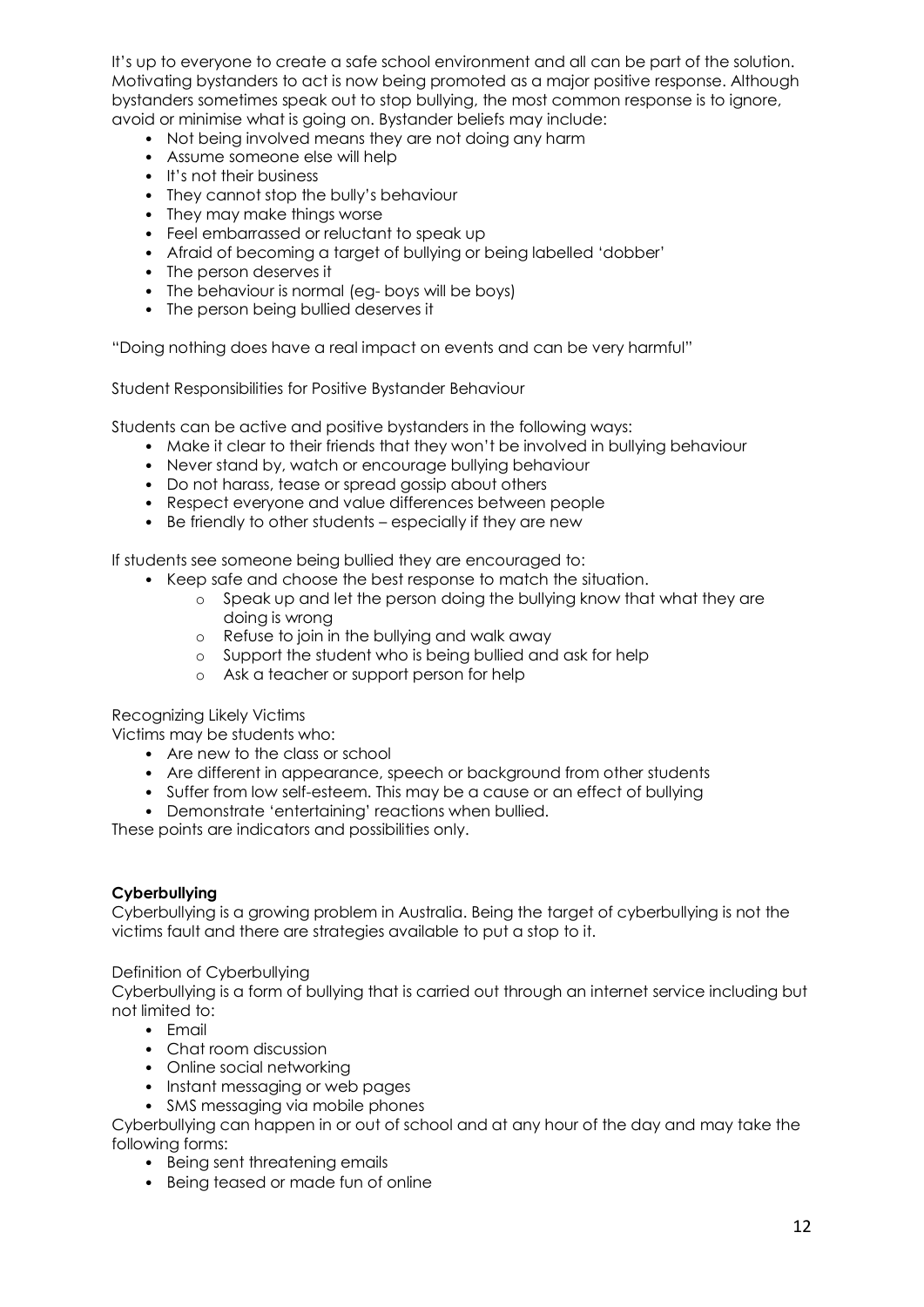- Having rumours spread about you online
- Having unpleasant comments, pictures or videos sent or posted online
- Being sent unwanted messages
- Have someone use your screen name

#### Student Responsibilities

- Tell someone
- Don't reply to bullying messages
- Block the cyberbully
- Report the problem
- Keep the evidence
- Change your contact details
- Keep your user name and passwords secret
- Tell police if messages are threatening or serious

#### **Section C: Our Student Behaviour Support Data**

### **1. Data Informed Decision Making**

The BCE Engage Student Support System is the database all BCE schools are required to use to collect behavioural data for analysis and decision-making. The Engage Student Support System has capacity to record minor and major behavioural incidents so that schools can make data informed decisions about student supports. It also has capacity for schools to record, store and analyse Tier 2 Targeted and Tier 3 Personalised supports, information, and data.

It is mandatory for all BCE schools to record major incidents of bullying, weapons and drugs incidents and complete the accompanying record documentation in the system as comprehensively as possible. Suspension records are also mandatory to complete in the database.

### **PB4L Team Tier 1 Universals:**

This team meets monthly and is comprised of teachers from across all cohort levels in the school. The main priorities of the group is to give voice to our 'Universals':

- Responses to inappropriate behaviour
	- o Response phases to be promoted and refined as required (REPAIR process)
- Whole school routines, procedures and transitions
	- o School wide positive reinforcement
	- o Playground equipment and activities
	- o Procedures: line up, moving around the school, play zones etc to be refined and refreshed as required.
- Consistent data entry by teachers on Engage system

## **Student Support Team – Tier 2 and 3 data analysis**

- The student support team consists of the Principal, APA, STIE, Guidance Counsellor and the PLL
- This team meets weekly and has the following priorities:
	- o Analysing relevant behaviour data
	- o Discussing any student concerns. This may be observations of the team or via lodgement of 'Request for Support' (through Engage) from teachers
	- o Raising any teacher concerns and discussing best ways to support teachers
	- Addressing and revising tier 2 and 3 interventions
	- o Releasing teachers to discuss particular concerns with the team as well as with parents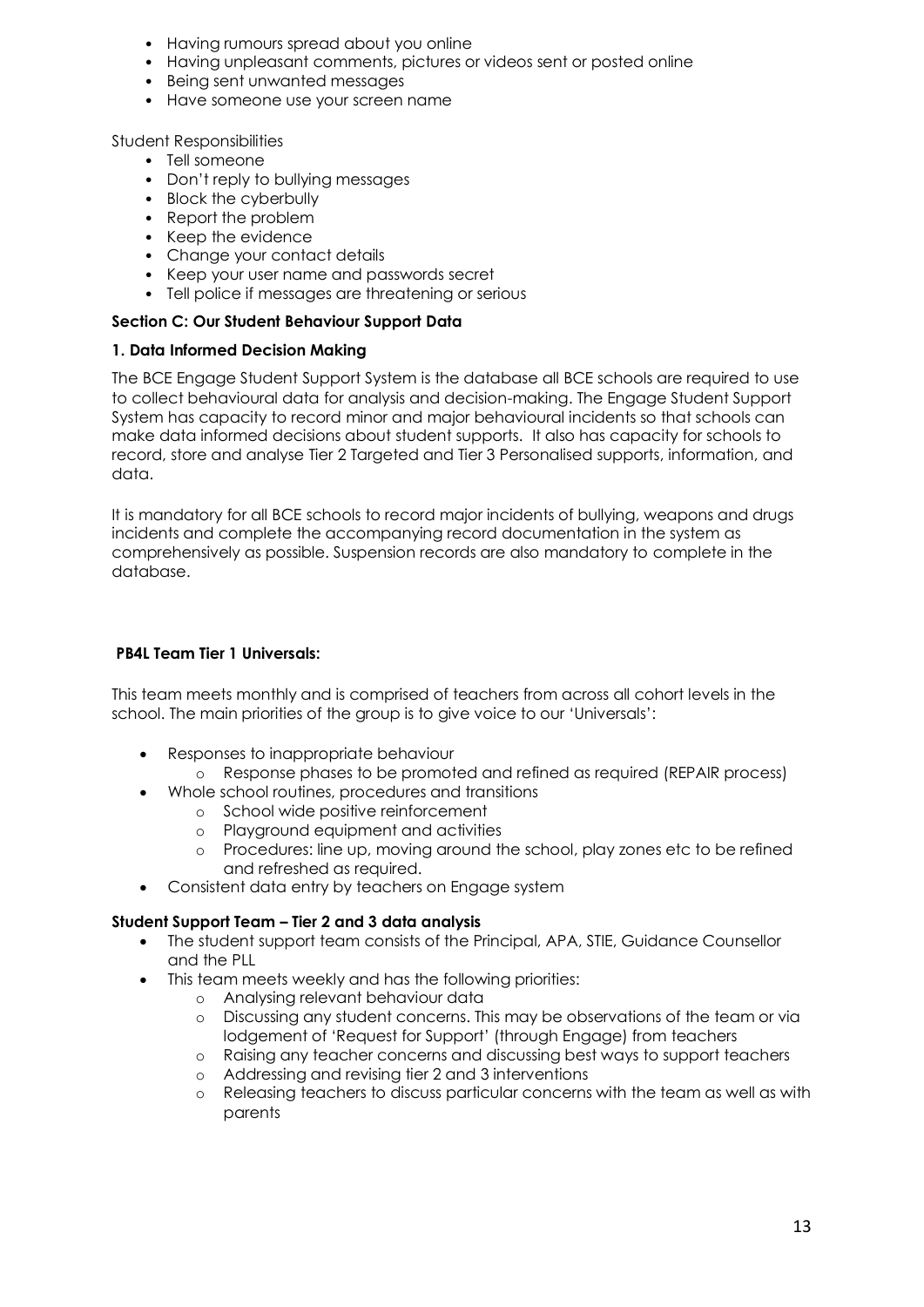### **References**

Carr, E. G., Dunlap, G., Horner, R. H., Koegel, R. L., Turnbull, A. P., & Sailor, W. (2002). Positive Behavior Support: Evolution of an applied science. Journal of Positive Behavior Interventions, 4, 4-16.

Christenson, S., Stout, K. & Pohl, A. (2012). Check and Connect- Implementing with Fidelity. University of Minnesota.

Crone, D. A., Horner, R. H., & Hawken, L. S. (2004). Responding to problem Behavior in schools. New York: Guilford Press.

Greene, R.W. (2014). Lost at school: Why our kids with behavioral challenges are falling through the cracks and how we can help them. New York: Scribner.

Horner, R. H. & Sugai, G. (2005) School-wide positive behavior support: An alternative approach to discipline in schools. In L. Bambara & L. Kern (Eds.), Positive behavior support (pp359-390). New York: Guilford.

Lewis, T. J., & Newcomer, L., Trussell, R., & Richter, M. (2006). School-wide positive behaviour support: Building systems to develop and maintain appropriate social behaviour. In C.S. Everston & C.M Weinstein (Eds.), Handbook of Classroom management: Research, practice and contemporary issues (pp833-854). New York: Lawrence Erlbaum.

Newton, S. J., Horner, R. H., Algozzine, R. F., Todd, A. W., & Algozzine, K. M. (2009). Using a problem-solving model to enhance data-based decision making in schools. In W. Sailor, G. Dunlap, G. Sugai & R. Horner (Eds.) Handbook of positive behavior support (pp. 551-580). New York, NY: Springer

Sailor, W., Dunlap, G., Sugai, G., & Horner, R., Eds. (2009). Handbook for positive behavior support. New York: Springer Science and Business Media.

Sprague, J. & Golly, A. (2005). Best behavior: Building positive behavior support in schools. Boston, MA: Sopris West Educational Services.

Sugai, G., & Horner, R.H. (2002). The evolution of discipline practices: School-wide positive behaviour supports. Child and Family Behaviour Therapy, 24. 23-50.

Witt, J. C., Daly, E. J., & Noell, G. (2000). Functional Behaviour Assessment: A Step by Step Guide to Solving Academic and Behaviour Problems. New York: Sophis West.

#### **Relevant Brisbane Catholic Education Policies**

- BCE Student Protection Processes
- Management of Drug Related Incidents
- Management of Weapons in Schools
- Code of Conduct
- Student Attendance policy
- Student Diversity and Inclusion policy
- Student with Disability policy
- Student Behaviour Support policy
- Student Behaviour Support procedure
- Student, Parent and Guardian Complaints Management policy
- Student Wellbeing policy.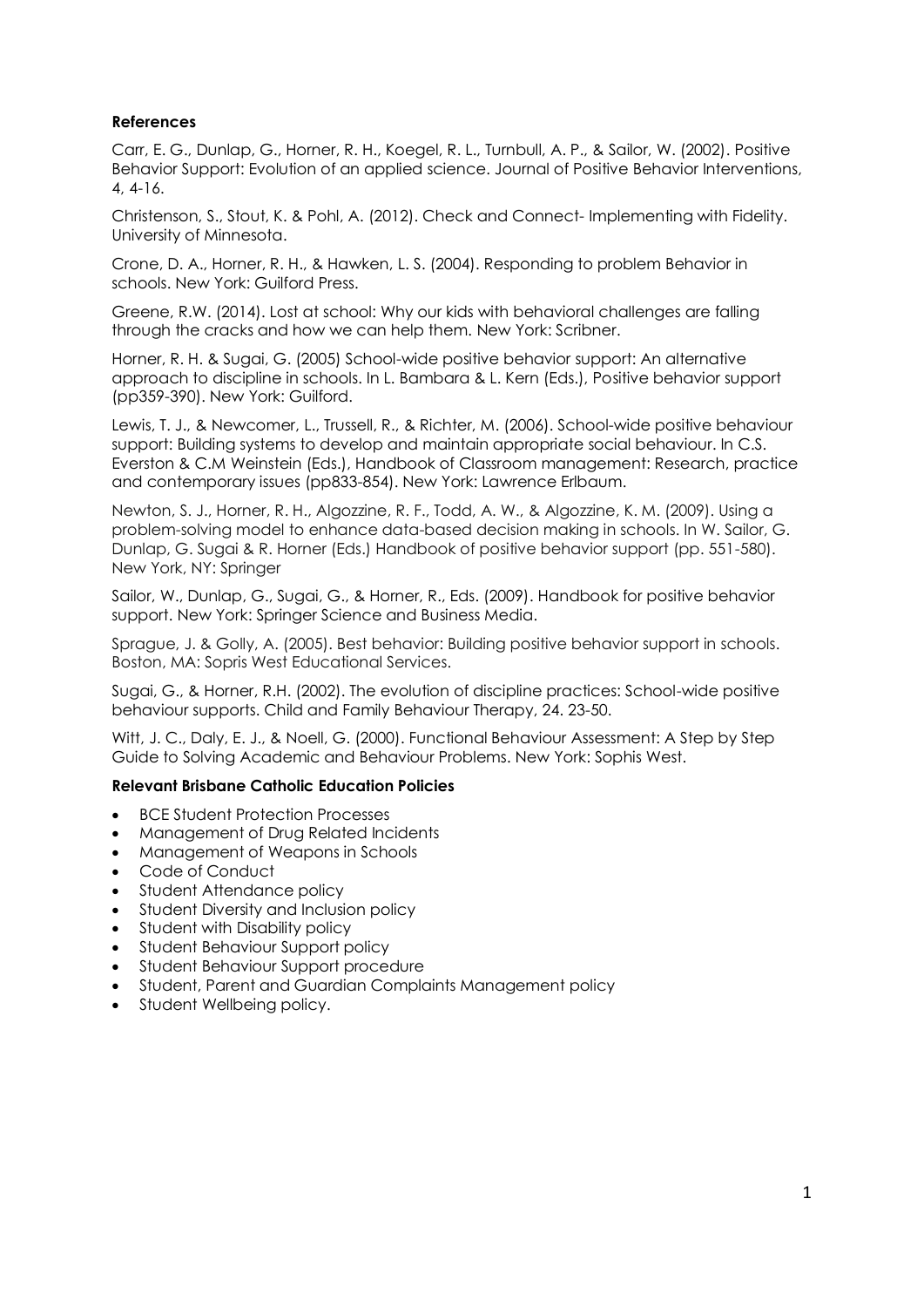# **Appendix A - Behaviour Definitions**

#### **Minor Behaviours**

|                                 | <b>Descriptor</b>         | <b>Definition</b>                          | <b>Example</b>                                       |  |
|---------------------------------|---------------------------|--------------------------------------------|------------------------------------------------------|--|
| $\mathbf{1}$                    | Inappropriate             | Student engages in low                     | Calling someone an "idiot",                          |  |
|                                 | verbal language           | intensity instance of                      | swearing if they kick their toe                      |  |
|                                 |                           | inappropriate language                     |                                                      |  |
| $\mathbf 2$                     | Physical contact          | Student engages in non-                    | Pushing in the tuckshop line,                        |  |
|                                 |                           | serious, but inappropriate                 | horseplay                                            |  |
|                                 |                           | contact                                    |                                                      |  |
| 3                               | Disrespect/non-           | Student engages in brief or low            | Saying "No", "Not going to do                        |  |
|                                 | compliance                | intensity failure to respond to            | it", "I don't want to do that"                       |  |
|                                 |                           | reasonable adult requests                  |                                                      |  |
| 4                               | Disruption                | Student engages in low                     | Calling out, talking to a peers<br>in class          |  |
|                                 |                           | intensity, but inappropriate<br>disruption |                                                      |  |
| 5                               | Uniform violation -       | Students wears clothing that is            | Wrong socks, wrong shorts for                        |  |
|                                 | Minor                     | near but not within the school's           | sport                                                |  |
|                                 |                           | dress code                                 |                                                      |  |
| 6                               | Technology                | Student engages in non-serious             | Making a mobile phone call in                        |  |
|                                 | Violation - Minor         | but inappropriate (as defined              | breach of school's policy                            |  |
|                                 |                           | by the school) use of mobile               |                                                      |  |
|                                 | phone, mp3 player, camera |                                            |                                                      |  |
|                                 |                           | and/or computer                            |                                                      |  |
| $\overline{\mathbf{z}}$         | Property misuse           | Student engages in low                     | Using equipment contrary to its                      |  |
|                                 |                           | intensity misuse of property               | design or purpose                                    |  |
| 8                               | Late                      | Students arrive late to class              | Tardy or late to class not late                      |  |
|                                 |                           |                                            | to school as this is often                           |  |
|                                 |                           |                                            | beyond the control of a                              |  |
|                                 |                           |                                            | primary school student                               |  |
| 9                               | Out of Bounds             | Student is in an area within the           |                                                      |  |
|                                 |                           | school grounds that has been               |                                                      |  |
| designated "off limits" at that |                           |                                            |                                                      |  |
|                                 |                           | particular time                            |                                                      |  |
| 10                              | Lying/Cheating            | Student engages in "White<br>Lies"         | "I came first", "It wasn't me!",<br>"I didn't do it" |  |
| 11                              | Teasing                   | Isolated inappropriate                     | Laughing at someone's                                |  |
|                                 |                           | comments (ongoing teasing                  | misfortune                                           |  |
|                                 |                           | would fit under Bullying)                  |                                                      |  |
| 12                              | Sexual Behaviour          | Sexual behaviours that are                 | Green light behaviours                               |  |
|                                 |                           | normal, age-appropriate,                   |                                                      |  |
|                                 |                           | spontaneous, curious, mutual,              |                                                      |  |
|                                 | light-hearted and easily  |                                            |                                                      |  |
|                                 |                           | diverted experimentation.                  |                                                      |  |
| 13                              | Incomplete tasks          | Student has failed to complete             | Has difficulty starting learning                     |  |
|                                 |                           | a set piece of work in a clearly           | task, continuing on task or                          |  |
|                                 | specified time frame      |                                            | completing learning tasks                            |  |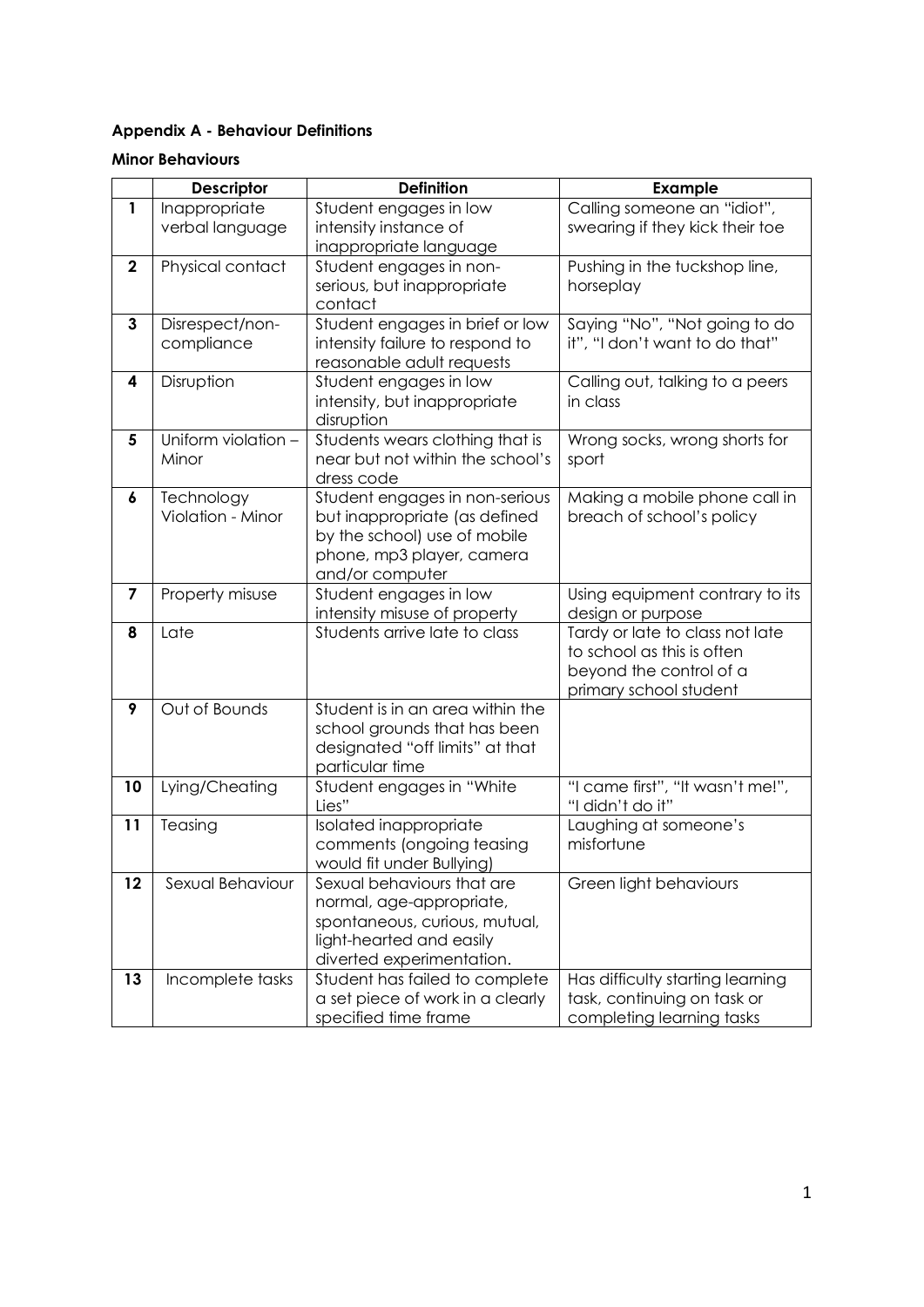# **Major Behaviours**

|             | <b>Descriptor</b>           | <b>Definition</b>                                                                                                                                                                                                                                                                                                                                                                | <b>Example</b>                                                                                                                                                                                                                                                                                                                                                                                                                                                                                                                                                                                                                                                                                                                                               |
|-------------|-----------------------------|----------------------------------------------------------------------------------------------------------------------------------------------------------------------------------------------------------------------------------------------------------------------------------------------------------------------------------------------------------------------------------|--------------------------------------------------------------------------------------------------------------------------------------------------------------------------------------------------------------------------------------------------------------------------------------------------------------------------------------------------------------------------------------------------------------------------------------------------------------------------------------------------------------------------------------------------------------------------------------------------------------------------------------------------------------------------------------------------------------------------------------------------------------|
| 1           | Verbal Aggression           | Language (both overt and<br>covert) directed at others in a<br>demeaning or aggressive<br>manner intended to harm,<br>distress coerce or cause fear                                                                                                                                                                                                                              | Swearing, aggressive<br>stance, language directed<br>to hurt or show disrespect,<br>intimidating body language,<br>intimidating tone of voice                                                                                                                                                                                                                                                                                                                                                                                                                                                                                                                                                                                                                |
| $\mathbf 2$ | Physical Aggression         | Actions (both overt and covert)<br>involving serious physical<br>contact where injury might<br>occur that is directed towards<br>another and intended to harm,<br>distress coerce or cause fear                                                                                                                                                                                  | Hitting, punching, hitting with<br>an object, kicking, pulling<br>hair, scratching                                                                                                                                                                                                                                                                                                                                                                                                                                                                                                                                                                                                                                                                           |
| 3           | <b>Bullying/Harassment</b>  | <b>Bullying/Harassment are</b><br>behaviours that target an<br>individual or group due to a<br>particular characteristic; and<br>that offends, humiliates,<br>intimidates or creates a hostile<br>environment. It may be a single<br>or ongoing pattern of<br>behaviour.<br>Bullying involves the misuse of<br>power by an individual or<br>group towards one or more<br>persons | Bullying may include:<br>Physical: hitting, kicking, any<br>form of violence; Verbal:<br>name calling, sarcasm,<br>spreading rumours,<br>persistent teasing,<br>intimidation; Emotional:<br>excluding, tormenting,<br>ridiculing, humiliating,<br>intimidating; Racial: taunts,<br>graffiti, gestures,<br>intimidation; Sexual:<br>unwanted physical contact,<br>abusive comments,<br>intimidation. Cyber bullying<br>may include a combination<br>of behaviours such as<br>pranking calling, sending<br>insulting text messages,<br>publishing someone's private<br>information, creating hate<br>sites or implementing social<br>exclusion campaigns in<br>social networking sites. Can<br>also include 'flaming' and<br>online hate sites/bash<br>boards. |
| 4           | Defiance/non-<br>compliance | Failure or refusal to comply or<br>obey directions, a resistance to<br>authority                                                                                                                                                                                                                                                                                                 | Refusing a reasonable<br>request of a teacher or<br>supervisor, talking back in an<br>angry and/or rude manner<br>to staff, ignoring/walking<br>away from staff, running<br>away                                                                                                                                                                                                                                                                                                                                                                                                                                                                                                                                                                             |
| 5           | Disruption                  | Persistent behaviour causing an<br>interruption in a class or an<br>activity                                                                                                                                                                                                                                                                                                     | Sustained loud talking,<br>yelling or screaming;<br>repetitive noise with<br>materials; and/or sustained<br>out-of-seat behaviour                                                                                                                                                                                                                                                                                                                                                                                                                                                                                                                                                                                                                            |
| 6           | <b>Dress Code Violation</b> | Student wears clothing that<br>does not fit within the dress<br>code of the school                                                                                                                                                                                                                                                                                               | "Gang" undershirts,<br>offensive T-shirts, steel<br>capped shoes.                                                                                                                                                                                                                                                                                                                                                                                                                                                                                                                                                                                                                                                                                            |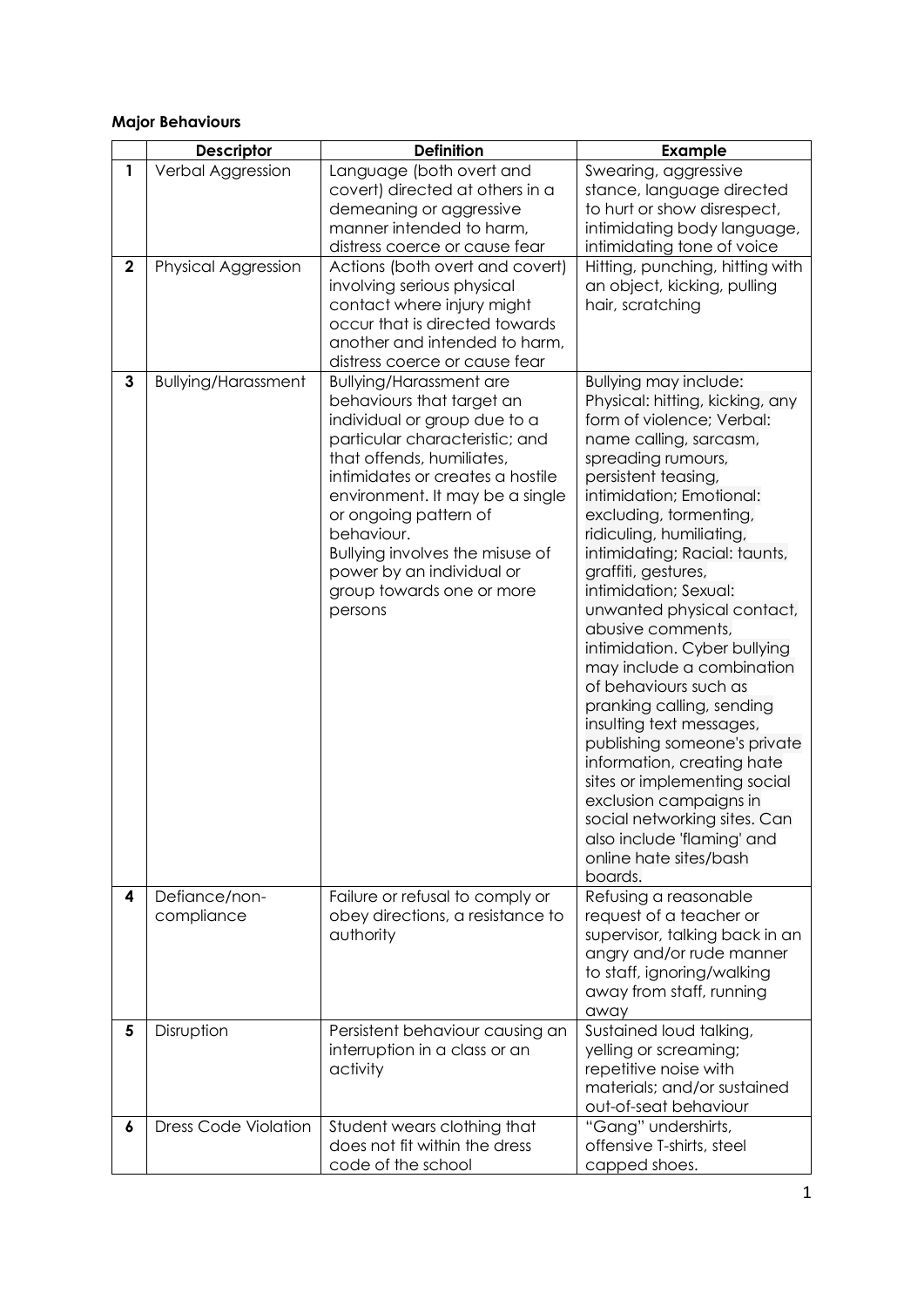|    | <b>Descriptor</b>                 | <b>Definition</b>                                                                                                                                                                                                                                                                                                                             | <b>Example</b>                                                                                                                                                                |
|----|-----------------------------------|-----------------------------------------------------------------------------------------------------------------------------------------------------------------------------------------------------------------------------------------------------------------------------------------------------------------------------------------------|-------------------------------------------------------------------------------------------------------------------------------------------------------------------------------|
| 7  | Vandalism/Property<br>Damage      | Student participates in an<br>activity that results in substantial<br>destruction or disfigurement of<br>property                                                                                                                                                                                                                             | Throwing a computer, graffiti<br>of school buildings, arson                                                                                                                   |
| 8  | Truancy                           | Regular or persistent<br>unexplained absences from<br>school or from a class, where<br>the reason given is<br>unsatisfactory                                                                                                                                                                                                                  | Students leaves class/school<br>without permission or stays<br>out of class/school without<br>permission                                                                      |
| 9  | <b>Theft</b>                      | Dishonestly appropriating<br>another person's property with<br>the intent to destroy or<br>permanently deprive the<br>person of it                                                                                                                                                                                                            | Stealing school or personal<br>property                                                                                                                                       |
| 10 | Forgery/Plagiarism                | Student has signed a person's<br>name without that person's<br>permission (forgery). Plagiarism<br>is submitting someone else's<br>work as your own. It occurs<br>when a writer deliberately uses<br>someone else's language,<br>ideas, or other original (not<br>common knowledge) material<br>without acknowledging its<br>original source. | Using someone else's ideas<br>or writing without<br>acknowledging the source<br>material. Signing another<br>person's name such e.g. a<br>parent or teacher on a<br>document. |
| 11 | Technology<br>Violation           | Student engages in<br>inappropriate (as defined by<br>school) use of school<br>technology including cell<br>phone, music/video players,<br>camera, and/or computer                                                                                                                                                                            | Accessing inappropriate<br>websites, using someone<br>else's log in details,<br>inappropriate additions to<br>Facebook (written and<br>images)                                |
| 12 | Drug-use or<br>Possession         | Student is in possession of or is<br>using illegal drugs/substances<br>or imitations or is using<br>prescription drugs contrary to<br>their doctor's directions                                                                                                                                                                               | Cigarettes, cannabis,<br>alcohol, prescription or other<br>chemical drugs, drug<br>related equipment                                                                          |
| 13 | Weapons<br>Use or possession      | A weapon is any object,<br>device or instrument designed<br>as a weapon that through its<br>use is capable of causing<br>bodily harm                                                                                                                                                                                                          | Knife, toy gun, gun                                                                                                                                                           |
| 14 | Combustibles<br>Use or possession | Student is in possession of<br>substances/objects readily<br>capable of causing bodily<br>harm and/or property damage                                                                                                                                                                                                                         | Being in possession of or<br>using matches, lighters,<br>firecrackers, gasoline, lighter<br>fluid                                                                             |
| 15 | <b>Bomb Threat/False</b><br>Alarm | Student delivers a false<br>message of possible explosive<br>materials being on-school site,<br>near school site, and/or<br>pending explosion with the<br>intent to disrupt school                                                                                                                                                            | The intent is one of a "prank"<br>to disrupt the school day<br>and/or Emergency Services.<br>May include pulling a fire<br>alarm or written or verbal<br>bomb threat.         |
| 16 | Concerning<br>Sexual Behaviour    | Orange behaviours - Sexual<br>behaviours that are outside<br>normal behaviour in terms of                                                                                                                                                                                                                                                     | Explicit sexual talk or play,<br>persistent nudity, repeated                                                                                                                  |